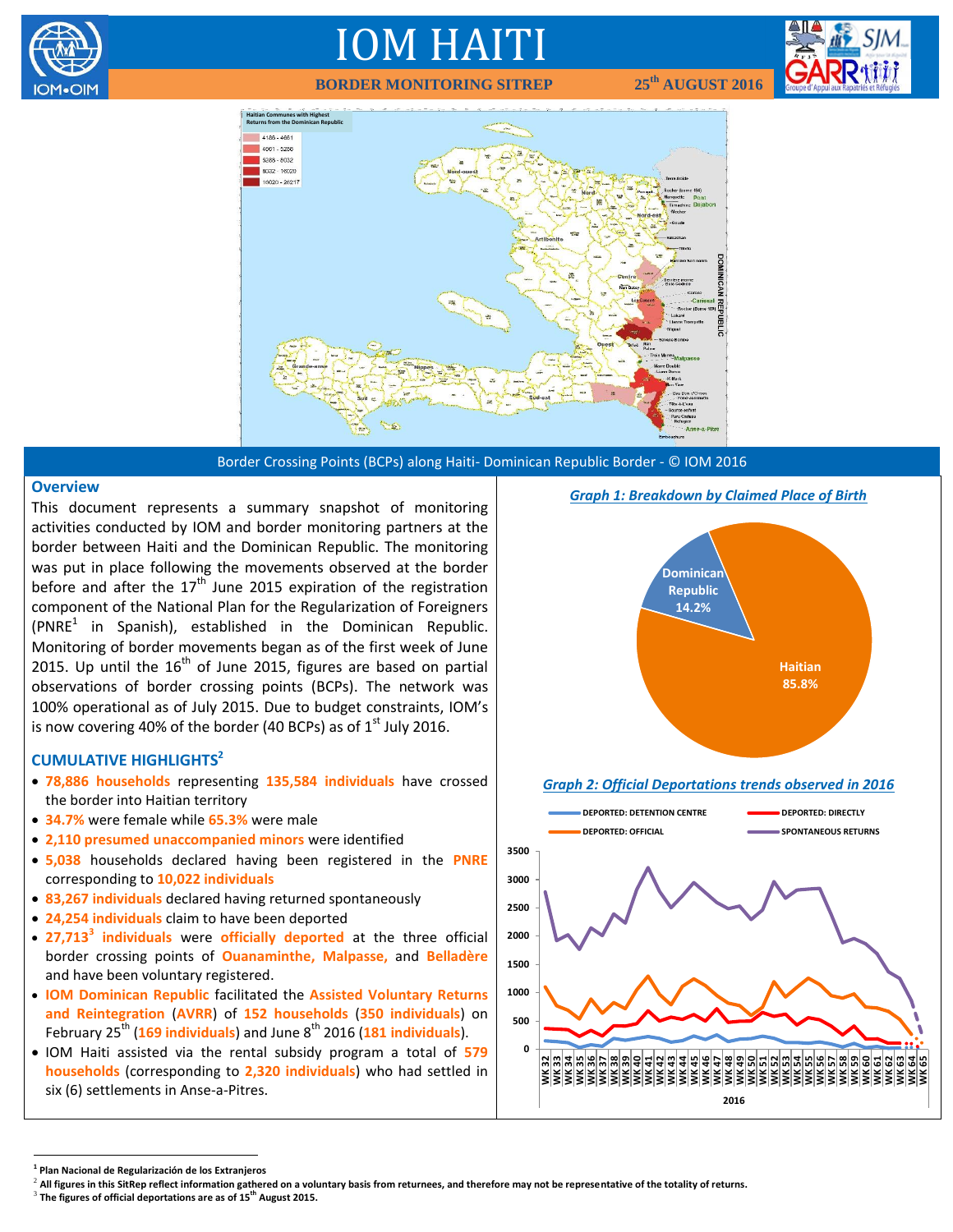

The majority of the returnee population reported being between the ages of **18-49 years old**, with individuals from this age group representing **66.0%** of the overall returning population. A reported **28.8%** are aged **0-17 years old** and **5.2%** falls into the category **50 years** and above.



## **Types of vulnerabilities**

Among the persons crossing the border, the network encountered **2,110 cases of presumed unaccompanied minors (UAMs)**. After referral to the relevant government authorities (IBERS) and their partners (UNICEF), **1,161** of the potential caseload referred were identified as UAMs and the appropriate actions were taken to assist them:

- **745** were reunited with their parents
- **203** were reunited with other relatives
- **14** are still awaiting family reunification. (*please refer to the UNICEF Flash Update on Bi-National situation - June 2015 to August 24th 2016)*

## *Graph 5: Most common vulnerabilities identified.*



The most common ID document returnees claim to possess continues to be the **Haitian Birth Certificate**, corresponding to **72.0%** of the individuals with documentation. The second most common document is **the Haitian ID** (**CIN or NIF**) which represents **21.1%**.



## **Occupation**

The most common occupation within the DR held by returnees is **agriculture** (**37,015 households**), followed by **construction** (**19,192 households**) and **commerce** (**9,155 households**). Other declared occupations fall within transportation, hotel, maintenance, security, students, among others.

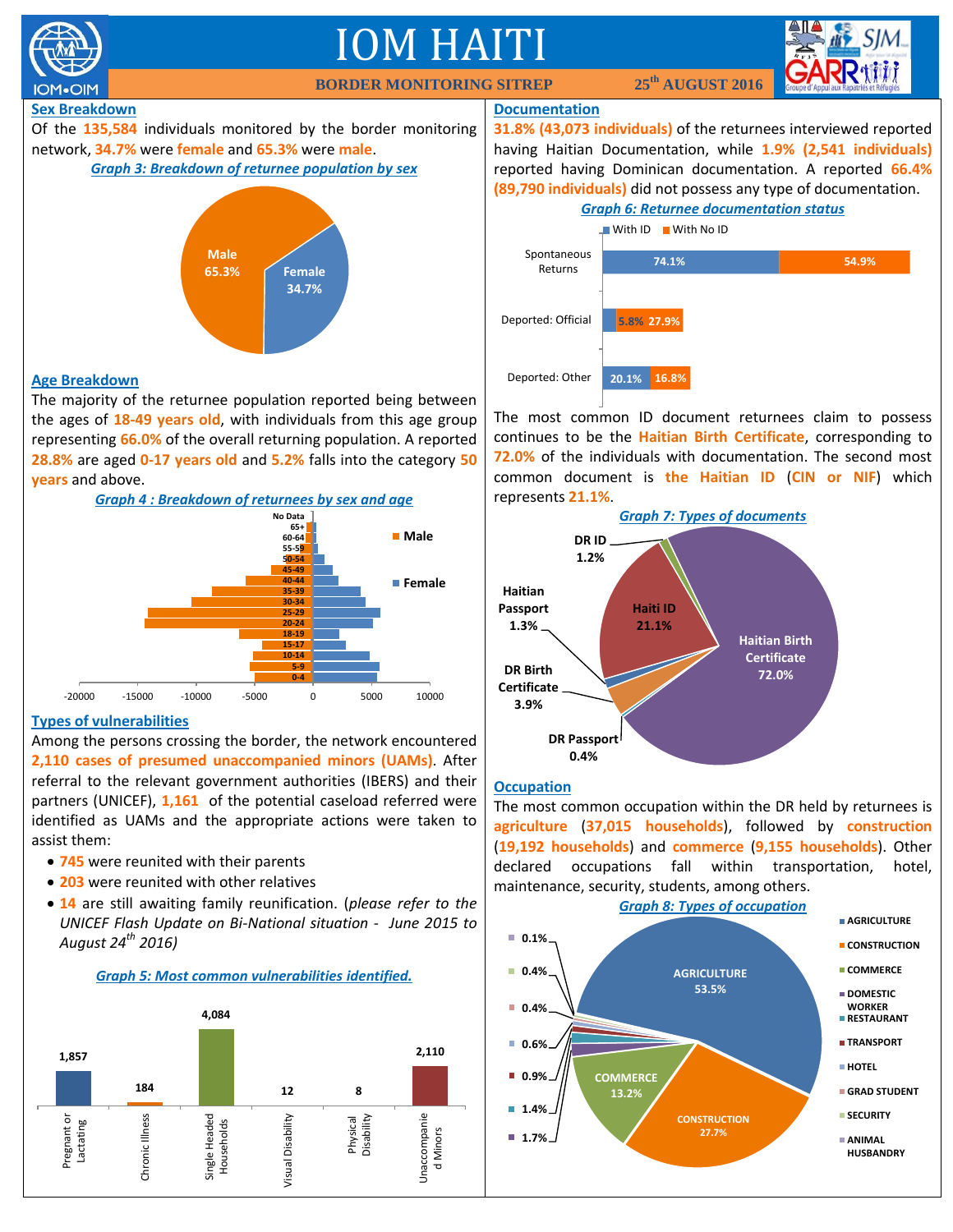

# IOM HAITI

 **BORDER MONITORING SITREP 25<sup>th</sup> <b>AUGUST 2016** 

## **Entry on Haitian Territory**

Of all 135,584 individuals interviewed, **83,267 individuals** declared having returned spontaneously to Haiti. While **24,254 individuals claimed** to have been **deported** into Haitian territory by various DR authorities (Immigration, CESFRONT, Military etc.), **27,713 individuals** have been **officially deported** by DR Immigration (DGM). **350 individuals** were Assisted voluntary Returns (AVR) carried out by IOM (Dominican Republic)



## **Destination and Intentions**

When questioned regarding their intended destination, the following three communes have been most commonly indicated by returnees:

- **Cornillons/Grand Bois** as indicated by **7,797 households**
- **Anse-à-Pitres** as indicated by **5,341 households**
- **Fonds-Verettes** as indicated by **4,454 households**

## *Graph 10: Intended Destination*



Irrespective of the type of returns, the trends observed during previous Sitrep's remain the same. The returnees have, most commonly, provided the following answers:

- Intention to stay with relatives (71.0%)
- **•** Intention to rent a house (13.6%)
- Intention to stay with Friends **(7.6%)**
- Having nowhere to go **(3.2%)**

## **Individuals born in the Dominican Republic**

Of all returnees, **9,012** households (corresponding to 35,231 individuals) have at least one member who claims to have been born in the DR. More specifically, this corresponds to a total of **19,265 individuals** claiming to be born in the DR, **11,990** of whom were born before January 26<sup>th</sup> 2010. Subsequently, of the 1,895 individuals verified by UNHCR, **1,383 individuals** were confirmed as being born in the DR before January 26<sup>th</sup> 2010 and as such fall within UNHCR's mandate. (*Please refer to the UNHCR Statistical Update - dated August 22nd 2016).*



## **Family remaining in the Dominican Republic**

When asked about remaining family members in the DR, **84,455 individuals** (14,733 claimed deportees, 54,581 spontaneous returnees, 15,944 officially deported individuals and 197 assisted voluntary returns) have indicated still having family members remaining in the DR.

Further questioning regarding the status of these remaining families has revealed that **76.7%** are **Haitians without visa**, **13.3%** are **Haitians with visa** and **6.0%** are **Dominican citizens** or have a **Resident status**.

*Graph 12: Status of returnee's family members remaining in the DR*



## **Registration in the PNRE**

Of the 78,886 households interviewed by the network, **5,038 households** (representing **6.4%** of the returnee population) declared having been registered in the **Dominican PNRE**. Of these 5,038 households, **87.4% returned spontaneously to Haiti, 9.5% claimed** to have been **deported** and **3.2%** has been **officially deported** into Haitian territory.

*Graph13: Registration in the PNRE by return status*

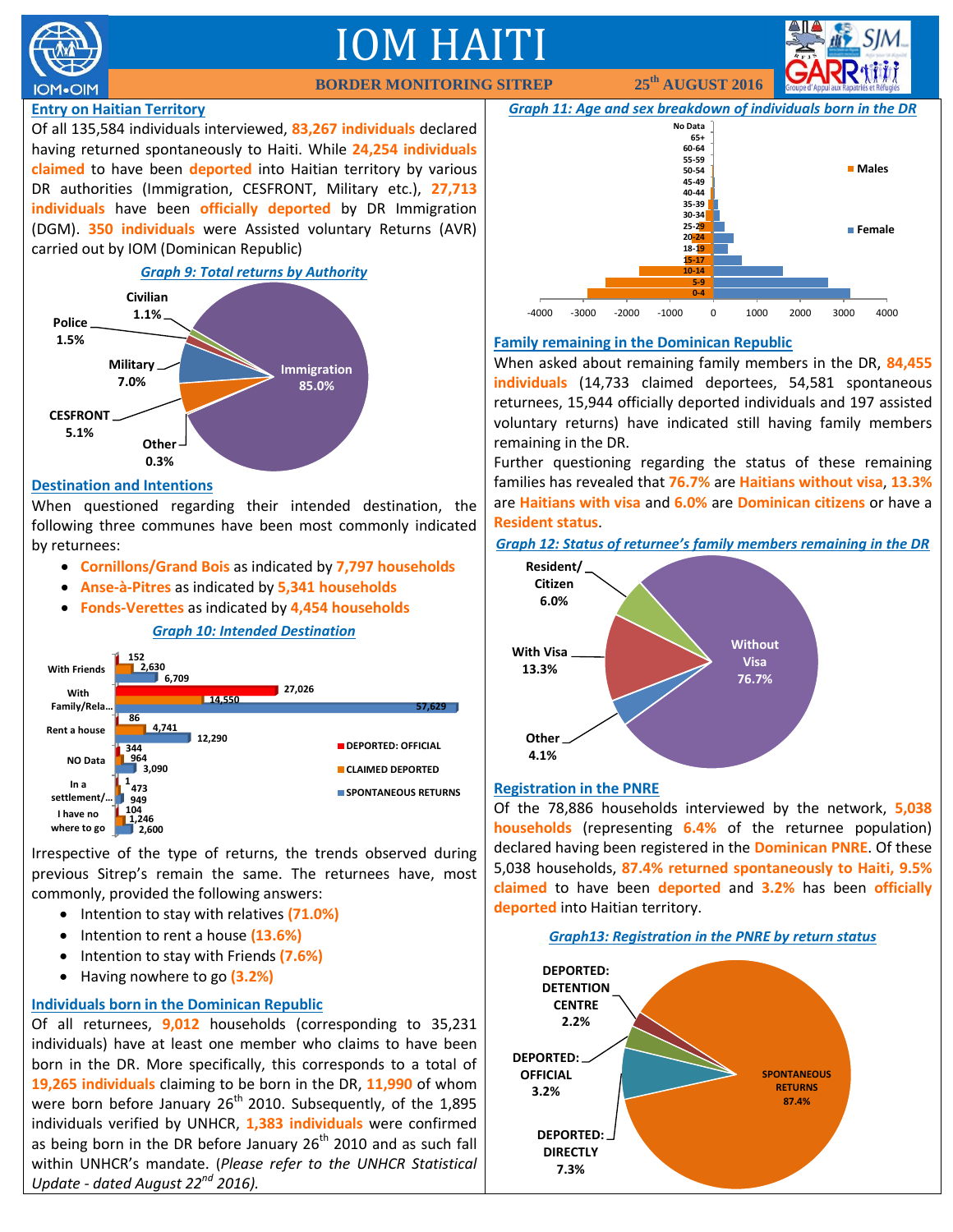

# IOM HAITI



## **OFFICIAL DEPORTATIONS: PROFILING**

A total of **27,713 persons** (**27,195 households**) have been officially deported at the official border crossing points of **Ouanaminthe**, **Malpasse** and **Belladère** and have been voluntary registered. Most of these deportations were conducted by **DR immigration authorities** (**DGM**). The majority of returnees are individuals and not households/families.

## *Table 1: Official Deportations per official BCPs*

| <b>Official BCPs</b> | <b>Households</b><br><b>Deported</b> | <b>Individuals</b><br><b>Deported</b> |
|----------------------|--------------------------------------|---------------------------------------|
| <b>Belladère</b>     | 5,765                                | 5.799                                 |
| <b>Malpasse</b>      | 9.263                                | 9.293                                 |
| <b>Ouanaminthe</b>   | 12,167                               | 12.621                                |

## **Breakdown by gender and Age**

Of all the 27,713 individuals officially deported, **93.9%** were **male** and **6.1%** were **female**.

The majority of the officially deported individuals have reported being between the ages of **18-49 years**, individuals from this age group representing **92.4%** of the deported population. A reported **5.8%** are aged between **0-17 years** old and a mere **1.8%** falls into the 50 year plus category. The **average age** of officially deported individuals is **26.46 years old**.

*Graph 15: Age breakdown by sex and age of officially deported individuals*



## **Vulnerabilities Assessed among Officially Deported**

Among the people officially deported, **1,149** were **presumed unaccompanied minors** (UAM). These presumed UAMs were referred to the relevant government authority (IBERS) and their partners for appropriated care and status determination.

## *Graph 16: Most common vulnerabilities assessed among official deported individuals.*



#### **Deportation Procedures**

Of all official deportations, **27,427** have reportedly been carried out by the **General Directory of Migration** (DGM in Spanish), **210** by the **CESFRONT** and **75** by the military.

## *Graph 17: Authority carrying out official deportations*



When questioned about the location from which they were deported, the respondents have indicated the following:

- **24,495 individuals** apprehended in **the street**
- **1,797** were apprehended in their **residence**
- **1,226** were apprehended in their **place of employment**. *Graph 18: Location where officially deported individuals were*



## **Family remaining in the Dominican Republic**

A reported **15,661** of officially deported individuals have indicated still having **family members remaining in the DR**. They have indicated the following:

- **12,517** have **relatives** remaining
- **1,549** have **children** (**daughter/son**) remaining in DR
- **1,158** have their spouse (**husband/wife**) still in DR

*Graph 19: Returnees family status in the DR*